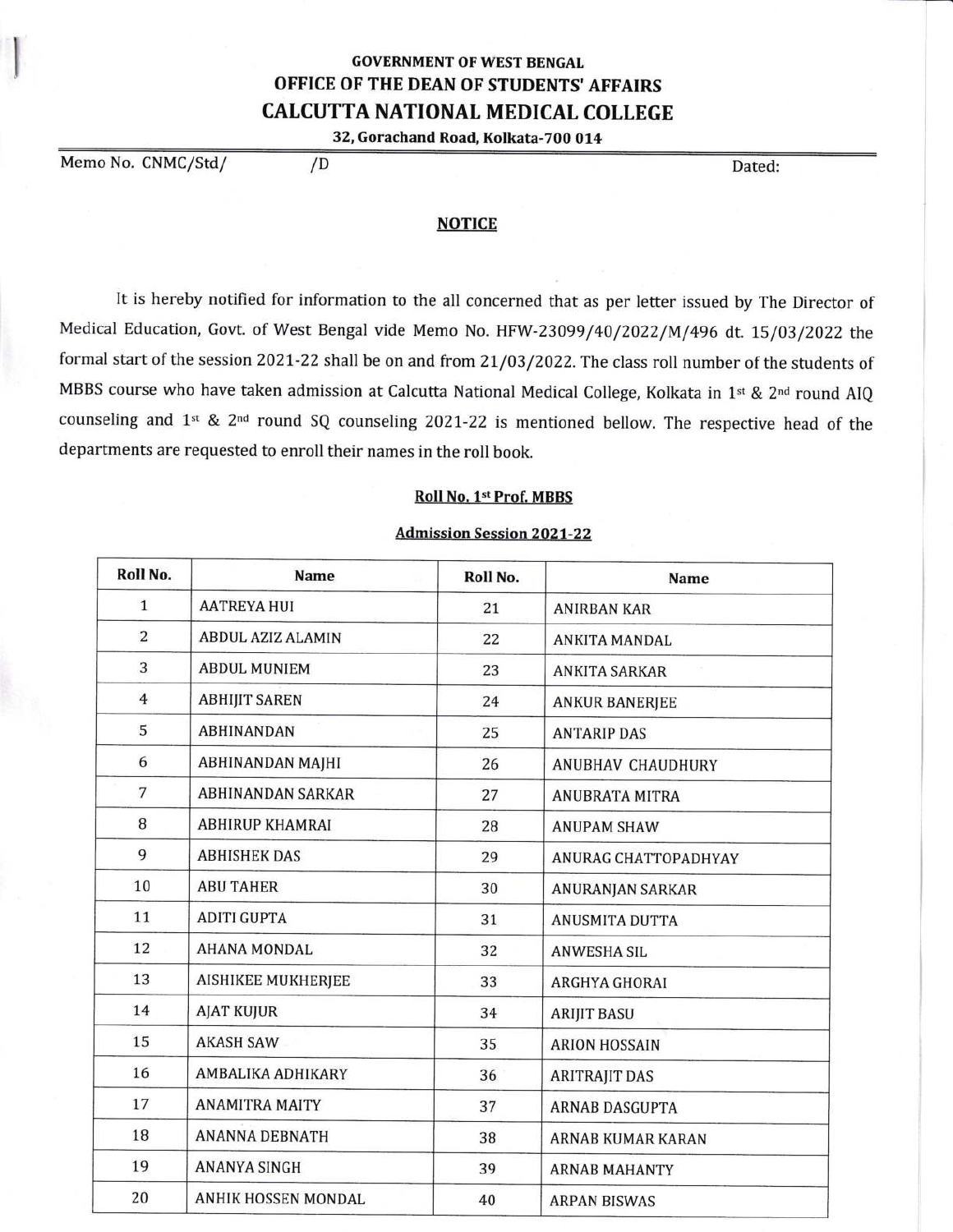| Roll No. | Name                        | Roll No. | Name                       |  |
|----------|-----------------------------|----------|----------------------------|--|
| 41       | <b>ARPAN GUCHHAIT</b>       | 76       | <b>INTZAR KUMAR</b>        |  |
| 42       | <b>ARPITA MAHATO</b>        | 77       | ISHA BHATTACHARYA          |  |
| 43       | ARUNDHATI MUKHOPADHYAY      | 78       | ISHIKA SADHUKHAN           |  |
| 44       | <b>ARUP BALLAV</b>          | 79       | ISHITA NANDI               |  |
| 45       | <b>ASAD NAQIB</b>           | 80       | <b>JAYEETA DAS</b>         |  |
| 46       | <b>ASFAQUE ALAM</b>         | 81       | <b>JHIMLI MAJUMDER</b>     |  |
| 47       | <b>ASIF ANWAR</b>           | 82       | <b>JUNAID AHAMMED</b>      |  |
| 48       | <b>ASURA KHATUN YESMIN</b>  | 83       | <b>KAIF SARDAR</b>         |  |
| 49       | <b>AVIPSA DAS</b>           | 84       | <b>KAJIBUL SK</b>          |  |
| 50       | <b>AYAN GIRI</b>            | 85       | <b>KAKAN GHOSH</b>         |  |
| 51       | <b>AYANDEV BISWAS</b>       | 86       | <b>KANTIMAN ROY</b>        |  |
| 52       | <b>BICHITRITA GHOSH</b>     | 87       | <b>KARUNAMOY SINGHA</b>    |  |
| 53       | <b>BIKRAM KUMAR SARKAR</b>  | 88       | KASHIF HUSSAIN GHAZALI     |  |
| 54       | <b>BISAKH BARMAN</b>        | 89       | KAUSTAV CHAKRABORTY        |  |
| 55       | <b>BISWAJIT DAS</b>         | 90       | KHALID BIN AMIR            |  |
| 56       | <b>BRATATI DEBSARMA</b>     | 91       | KISHALAY CHATTOPADHYAY     |  |
| 57       | <b>DEBAPRIYA ROY</b>        | 92       | KOUSHIK PRATIHAR           |  |
| 58       | DEBARGHA SAMANTA            | 93       | <b>KOUSTAV CHAKRABORTY</b> |  |
| 59       | DEBMALYA MUKHOPADHYAY       | 94       | KRISHNA KANTA SAMUI        |  |
| 60       | <b>DEBRUP ROY</b>           | 95       | MADHUJA MALLICK            |  |
| 61       | DEVKANTA BHOWMIK            | 96       | <b>MADHUMITA MANDI</b>     |  |
| 62       | DHRUBAJYOTI SARKAR          | 97       | MAHIMA JHA                 |  |
| 63       | DIPAK MANDI                 | 98       | <b>MAITREYEE BAIDYA</b>    |  |
| 64       | DIPANJAN MAITI              | 99       | <b>MANAS BISWAS</b>        |  |
| 65       | DIPRABHA NAG                | 100      | <b>MANOJ DAS</b>           |  |
| 66       | <b>DIVYANSH GUPTA</b>       | 101      | <b>MASUMA NASRIN</b>       |  |
| 67       | DIYA MAHATO                 | 102      | <b>MD AFTAB</b>            |  |
| 68       | DIYASHA MOITRA              | 103      | MD ANISUR RAHAMAN          |  |
| 69       | DUNGAR SINGH MEENA          | 104      | <b>MD ARIF ANWAR</b>       |  |
| 70       | <b>GHANASHYAM SARKAR</b>    | 105      | <b>MD SABBIR HOSSAIN</b>   |  |
| 71       | <b>GOLAM SARWAR HOSSAIN</b> | 106      | <b>MD TARIK GAMIR</b>      |  |
| 72       | HABIB E NUR RAHMAN          | 107      | <b>MILAN MAITY</b>         |  |
| 73       | <b>HEMANT SUREKA</b>        | 108      | MIMI FARHANA JULI          |  |
| 74       | <b>INDRANIL MONDAL</b>      | 109      | MOBASSAR JAWED             |  |
| 75       | INJAMAMUL HOQUE             | 110      | MOHAMMAD RAJA KHAN         |  |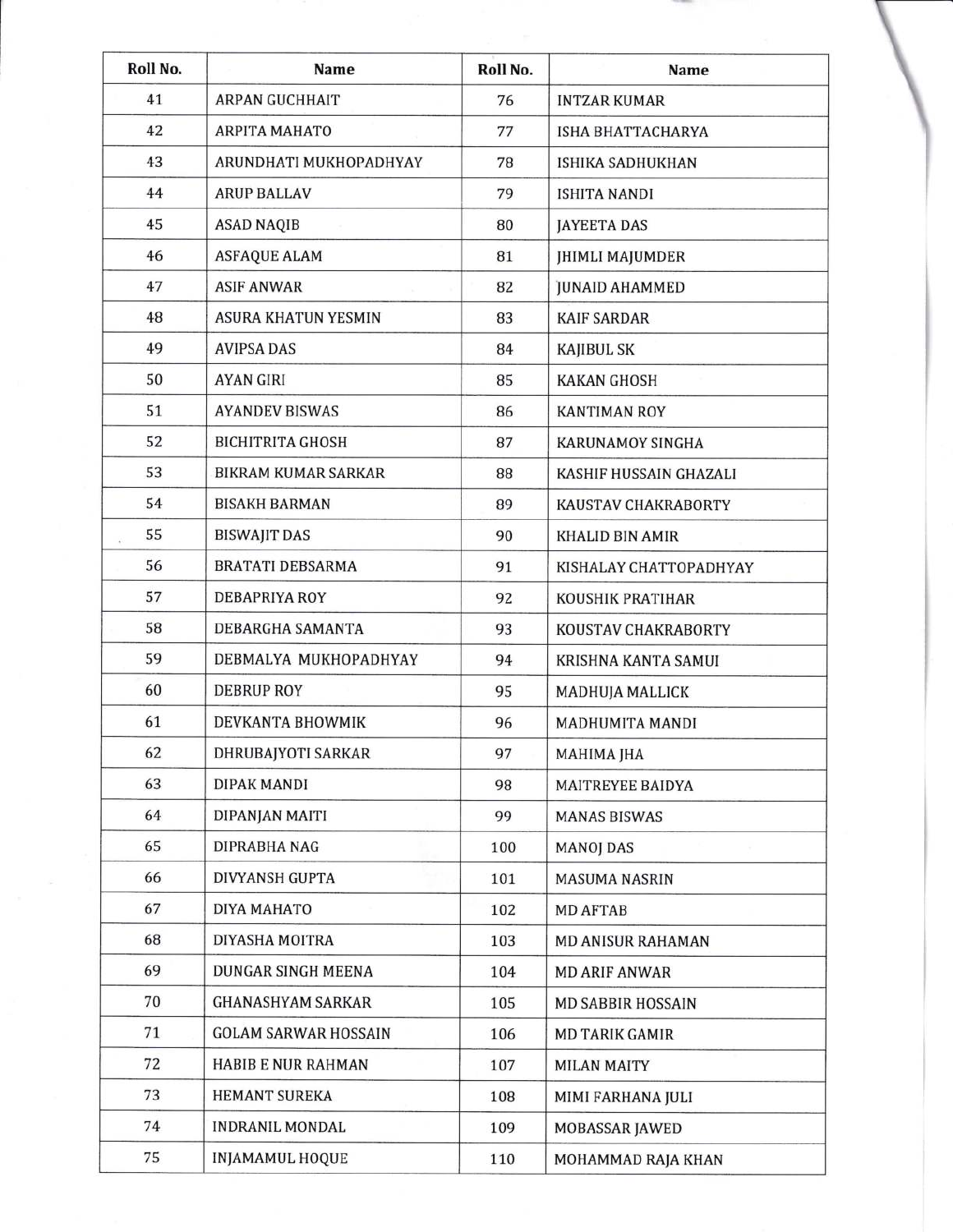| Roll No. | Name                  | Roll No. | <b>Name</b>             |
|----------|-----------------------|----------|-------------------------|
| 111      | MOHAMMED ALTAMISH     | 145      | <b>SADAF YASMIN</b>     |
| 112      | MOUMITA PAUL          | 146      | <b>SAGATA NASKAR</b>    |
| 113      | MOUSUMI YASMIN        | 147      | <b>SAHEB ALI MISTRY</b> |
| 114      | <b>MRINAL BISUI</b>   | 148      | SAHITYA KUMAR JASU      |
| 115      | <b>NAQUIB REZA</b>    | 149      | <b>SAIKAT BANERJEE</b>  |
| 116      | NIRBISHANKA SARKAR    | 150      | <b>SAIKAT JHULKI</b>    |
| 117      | <b>NITIN KUMAR</b>    | 151      | SAJAL MONDAL            |
| 118      | PARTHA SAHA           | 152      | <b>SALEMA KHATUN</b>    |
| 119      | PIASHA SARKAR         | 153      | <b>SAMIRAN PAL</b>      |
| 120      | PRABAL HALDAR         | 154      | <b>SAMRAT PAL</b>       |
| 121      | PRACHI PODDAR         | 155      | <b>SANANDITA DAS</b>    |
| 122      | PRATHAM MITTAL        | 156      | <b>SANGEETA SAHU</b>    |
| 123      | PRATYASHA KARAN       | 157      | <b>SANNOY SAHA</b>      |
| 124      | PREETI KUMARI         | 158      | <b>SAYAN MONDAL</b>     |
| 125      | PRERONA SAHA          | 159      | <b>SAYANDEEP DAS</b>    |
| 126      | PROVAT MONDAL         | 160      | <b>SAYANTAN BHAUMIK</b> |
| 127      | PROVATI NATH          | 161      | <b>SENJUTI MRIDHA</b>   |
| 128      | RAAJDIP CHAKRABORTY   | 162      | <b>SHOURYA RAJ</b>      |
| 129      | RAJ LAKSHMI           | 163      | <b>SHOVAN BISWAS</b>    |
| 130      | <b>RAJDEEP PAUL</b>   | 164      | <b>SHRIDEEP ROY</b>     |
| 131      | <b>RASHNI TUDU</b>    | 165      | SHUBHASHISH DHARA       |
| 132      | <b>RAUNAK KUMAR</b>   | 166      | SHUBHRALIMA RIT         |
| 133      | <b>REETU SAREN</b>    | 167      | SHUVO MANDAL            |
| 134      | RIAZUL HAQUE MONDAL   | 168      | SIDDHANTA ROY           |
| 135      | RIDDHI DUTTA          | 169      | SIDDHARTHA NANDI        |
| 136      | RISHI RANJAN KATYAYAN | 170      | SIDDHI KUMARI           |
| 137      | RISHIKA PAL           | 171      | SIMIRITI SHAW           |
| 138      | RIVU CHAKRABARTY      | 172      | <b>SK JUYEL</b>         |
| 139      | <b>RIYA BHARTI</b>    | 173      | <b>SK MEHEBUB ALAM</b>  |
| 140      | <b>ROHAN GHOSH</b>    | 174      | SK RAJIB                |
| 141      | ROHON MOLLICK         | 175      | SNEHAL AGARWAL          |
| 142      | RUCHIKA SINGH         | 176      | SNEHNAZ SHEIKH          |
| 143      | <b>SABUJ HALDER</b>   | 177      | SNIGDHA DUTTA           |
| 144      | <b>SACHIN KUMAR</b>   | 178      | SNIGHDHA GUHA           |

r